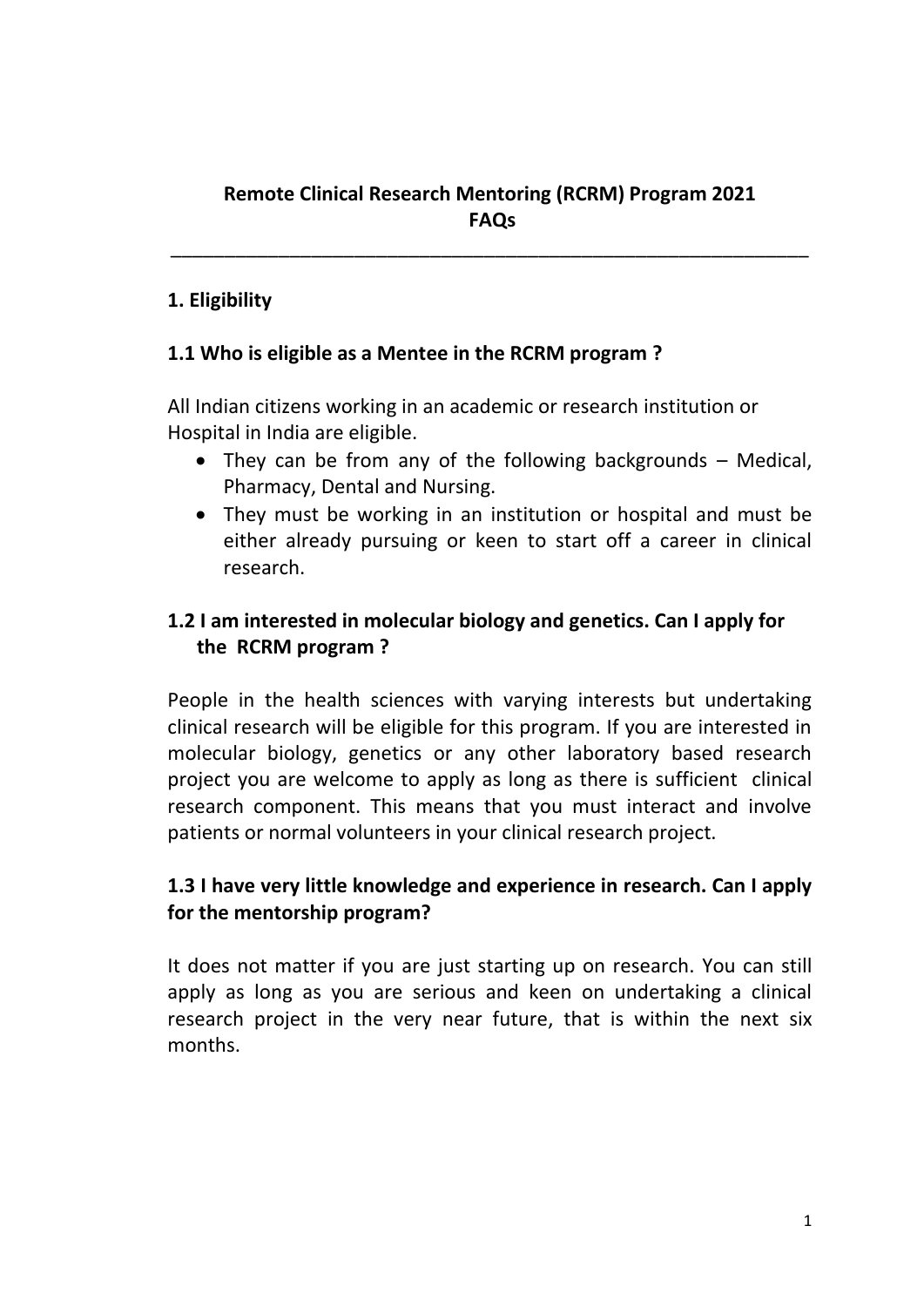## **1.4 Is there any fees to be paid for the RCRM program ?**

There is no fee in this program. Neither will you be paid by ISCR / ACCRI for being a part of this program.

#### **1.5 Is there any funding available to undertake my research project ?**

ISCR or ACCRI will not directly provide funding. However, we will direct you to sources of funding for your project.

### **2. Application and selection**

## **2.1 What will this "mentorship program" offer me? Why should I apply?**

Having a mentor by your side is going to provide you with opportunities to hone skills in clinical research, giving you that much needed impetus for professional growth. You are free to make a new beginning under any of the domains of clinical research and pursue your own individual goals. A mentor can help you think right, impart knowledge and competence that goes a long way in making your research activity productive and effective. The 2 year mentorship is being offered to provide you with a committed, congenial and exciting stint that can add value to your career and reform your outlook.

# **2.2 What are the processes for application and selection for the RCRM program ?**

Following your application, candidates will be shortlisted, and additional documents will be requested from you. After submission of these documents, an online interview will be held to make a final selection. Once you are selected you will be given a prefinal letter of selection. After this you will have to provide a commitment for a minimum of two years as well as an undertaking from your institution for you to be part of this program after which your selection will be confirmed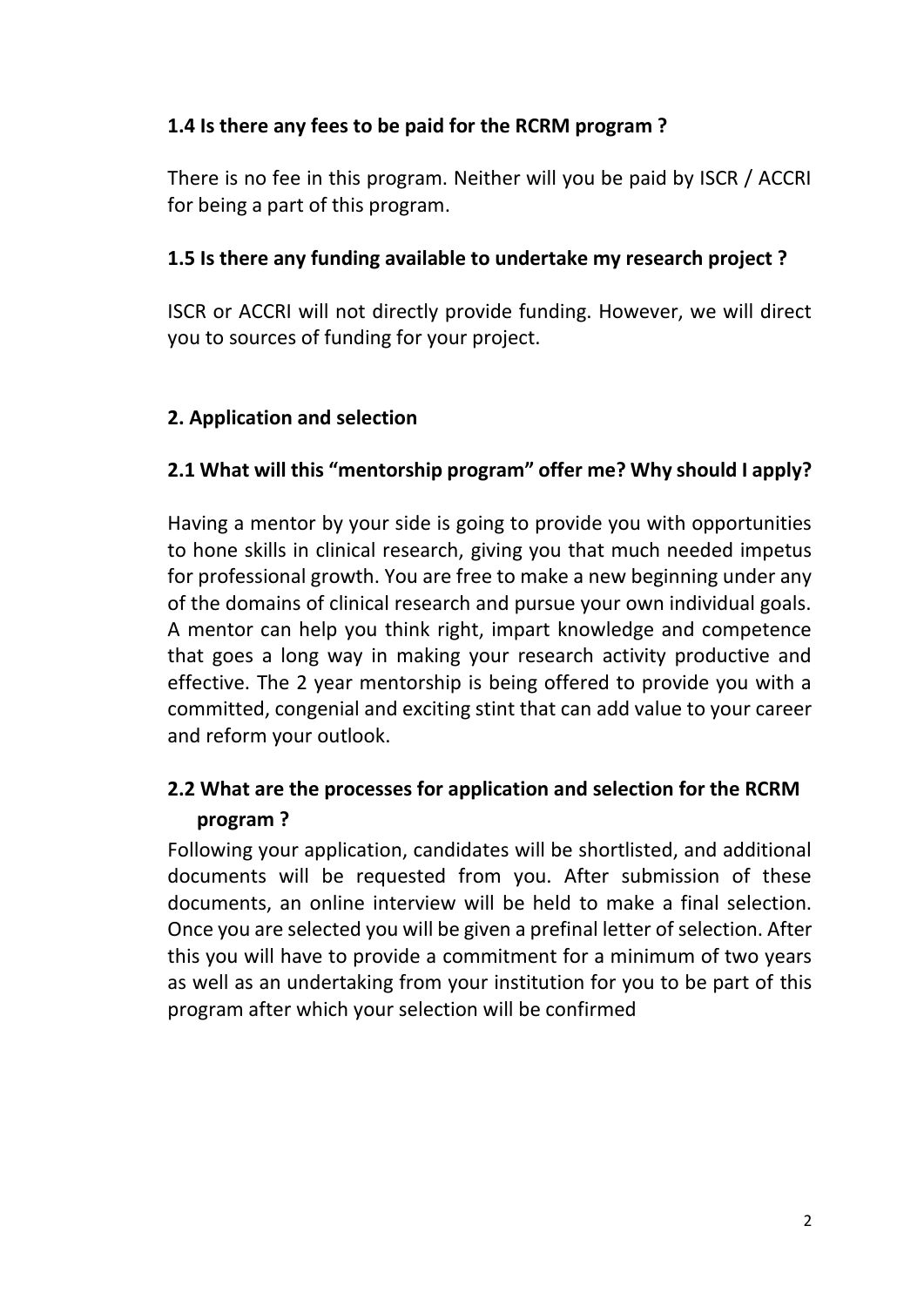## **3. Mentorship**

### **3.1 What is the process of Mentorship ?**

The selection and operations committee will match you with an appropriate mentor who will be from anywhere in India. The RCRM core committee will also facilitate periodic meetings between you and your mentor (eg: Online meeting link, template to capture key discussion points, etc). There will be an evaluation and feedback process both for the mentor and the mentee on a regular basis. Continuation of the mentorship will depend on adequate progress being shown by the mentee.

### **3.2 How much of time will I have to spend on the mentorship program ?**

This totally depends on you the mentee. The program mandates a minimum of half an hour online video interaction with the mentor initially twice a month and thereafter at least once a month. Therefore the total time that you will spend on this program is entirely up to you and also will depend on your research experience.

## **3.3 Is there any suggested frequency of meeting/discussions between Mentee and Mentor, can any change to the schedule be made?**

The RCRM Program recommends that Mentor and Mentee meet on two occasions virtually every month (online platform, with telephone being alternate only when online is not possible), with interaction of 30 minutes or longer on each occasion. We recognise that at times, due to exceptional situations (professional or personal) for either mentor or mentee on occasions this regular schedule may not be possible. The mentor and mentee should try to stick to their scheduled online meetings as much as possible through the entire mentorship period.

## **3.4 Can I discontinue from the program at any time ?**

You should only apply if you are reasonably sure of being part of the program for a minimum of 2 years and undertaking different activities of a clinical research project in this period. We acknowledge that unanticipated events can occur which may force you to discontinue. We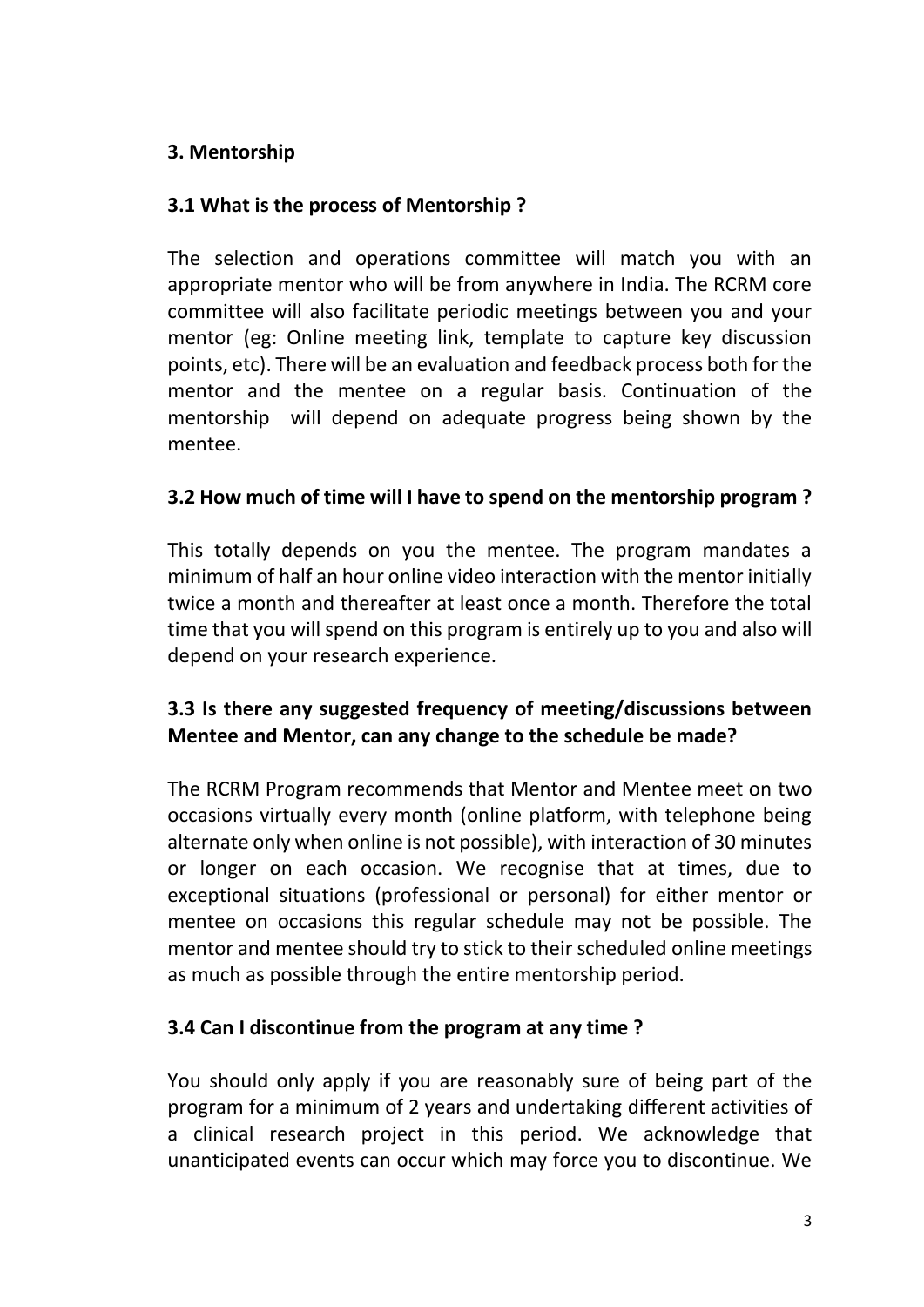will provide as much support as possible to try and not discontinue and if you absolutely need to discontinue for a short period, this may be permitted but we will expect you to make all efforts to get back to the mentorship program as soon as possible.

### **3.5 Can I change my institution during the mentorship program ?**

You can change your Institution and still be part of the mentorship program as long as you are committed to the different activities of the mentorship program including continuing your clinical research project.

## **3.6 In addition to the mentor allotted to me can I get additional help in specialized areas ?**

Yes, you are welcome to get additional help from your institution or other institutions or you can even contact the RCRM core committee for additional help. It is always advisable to discuss these issues openly with your mentor. Your mentor may be the best person to recommend additional help as well.

# **3.7 Does the mentor have to be included as a co-investigator for the study or project undertaken by me?**

One is not obligated to include the mentor as an investigator or author. However, if the mentor has contributed to the research activity of the mentee in a significant way, authorship or a co-investigator's role may be deemed appropriate based on mutual discussions.

## **3.8 What if I am not happy with my mentor ?**

We are making the best efforts possible to get mentors who are accomplished in their respective fields as well as in research. In addition, they are also experienced mentors who will be able to help and support the mentee. If however the mentorship for whatever reason is not going well for specific mentee(s), you can bring this up during the feedback process. The RCRM core committee will look into these issues and have a discussion with your mentor as well. In the event that the mentorship is not going well and there is sufficient reason to change the mentor this can be considered in extremely rare situations.